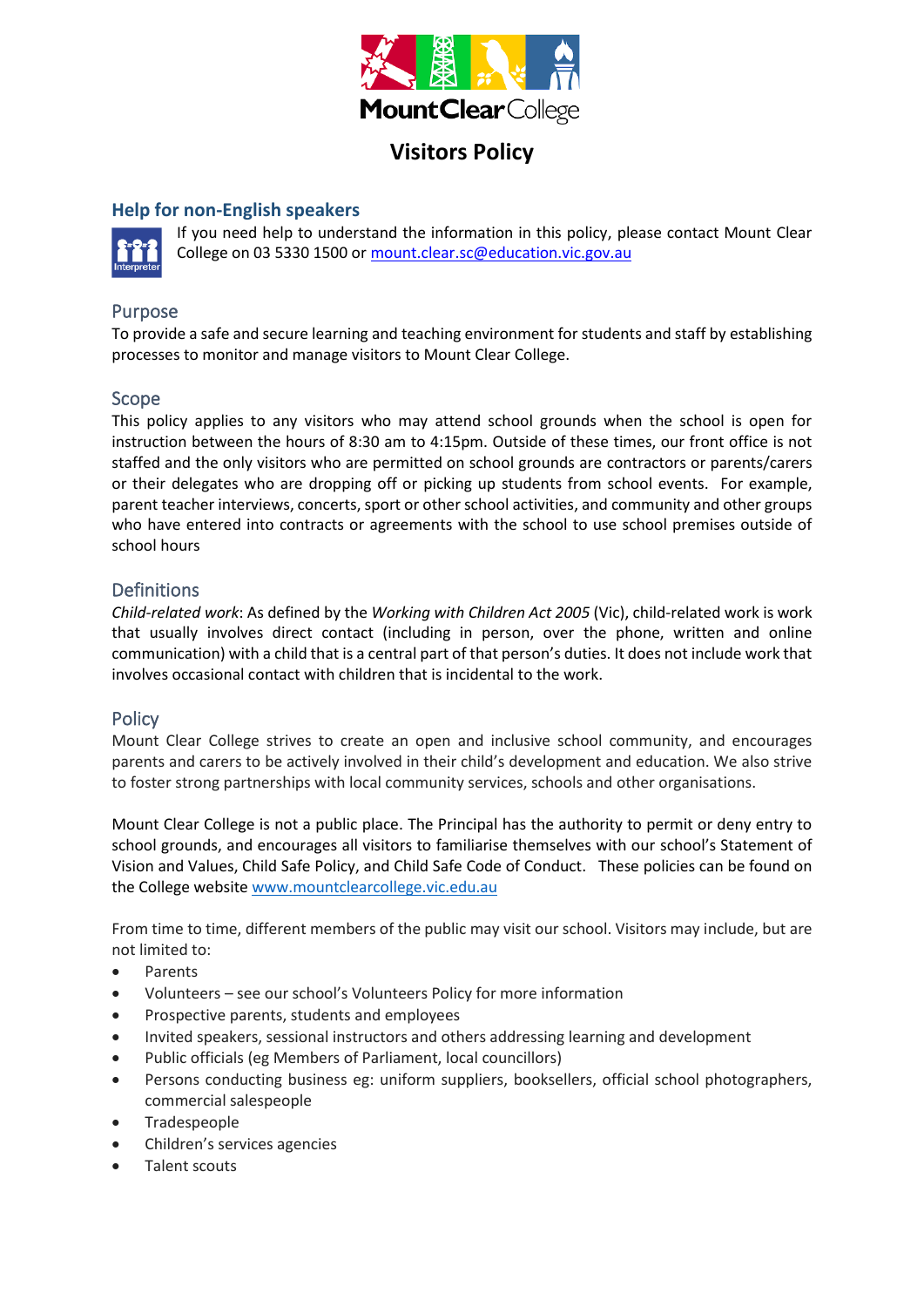- Department of Health and Human Services workers
- Victoria Police
- Persons authorised to enter school premises (eg Worksafe inspectors, health officers etc)
- Other Department of Education and Training staff (including allied health staff) or contractors
- NDIS therapists or other allied health or health practitioners

#### Sign in procedure

All visitors to Mount Clear College are required to report to the school office on arrival. Visitors must:

- Record the name of the person they are visiting, their name, and mobile phone number on the iPad at the front counter and read the Health and Safety information
- Provide proof of identification to office staff upon request
- Produce their valid Working with Children Check where required by this policy (see below)
- Wear a visitor's lanyard/name tag at all times
- Follow instruction from school staff and abide by all relevant policies relating to appropriate conduct on school grounds including Child Safety Code of Conduct, Sexual Harassment Policy, Workplace Bullying Policy, Statement of Values and Visitors Policy
- Return to the office upon departure, sign out and return visitor's lanyard/name tag

Mount Clear College will ensure that our school's Child Safety Code of Conduct/is available and visible to visitors when they sign in.

#### **Working with Children Clearance**

For Working with Children Check (WWC Check) and other suitability check requirements relating to parents/carers and other volunteers working with students please see our Volunteers Policy.

All visitors who are engaged in **child-related work** (see definition above) must have a valid WWC Check.

In some circumstances, visitors to Mount Clear College who are **not** engaged in child-related work will also be required to produce a valid WWC Check depending on the particular circumstances of their visit. For example, Mount Clear College will require a valid WWC Check for:

- **visitors who will be working regularly with children** during the time they are visiting, even though direct contact with children is not a central part of their normal duties
- **visitors (e.g. contractors)**, who will regularly be performing work at the school and in circumstances where they will be performing their work in an area where they will be unsupervised and around children.

Further background checks, including references, may also be requested at the discretion of the Principal.

Visitors who will be working in areas away from students (e.g. a visiting auditor who will be located in the front office with administration staff) or who will be supervised and accompanied by a staff member during their visit (e.g. a Member of Parliament, a journalist, a prospective parent on a school tour) will not be required to have a WWC Check.

Sworn Victoria Police officers or sworn Australian Federal Police officers are exempt from requiring a WWC Check, but may be asked to verify that they are sworn officers by providing proof of identification.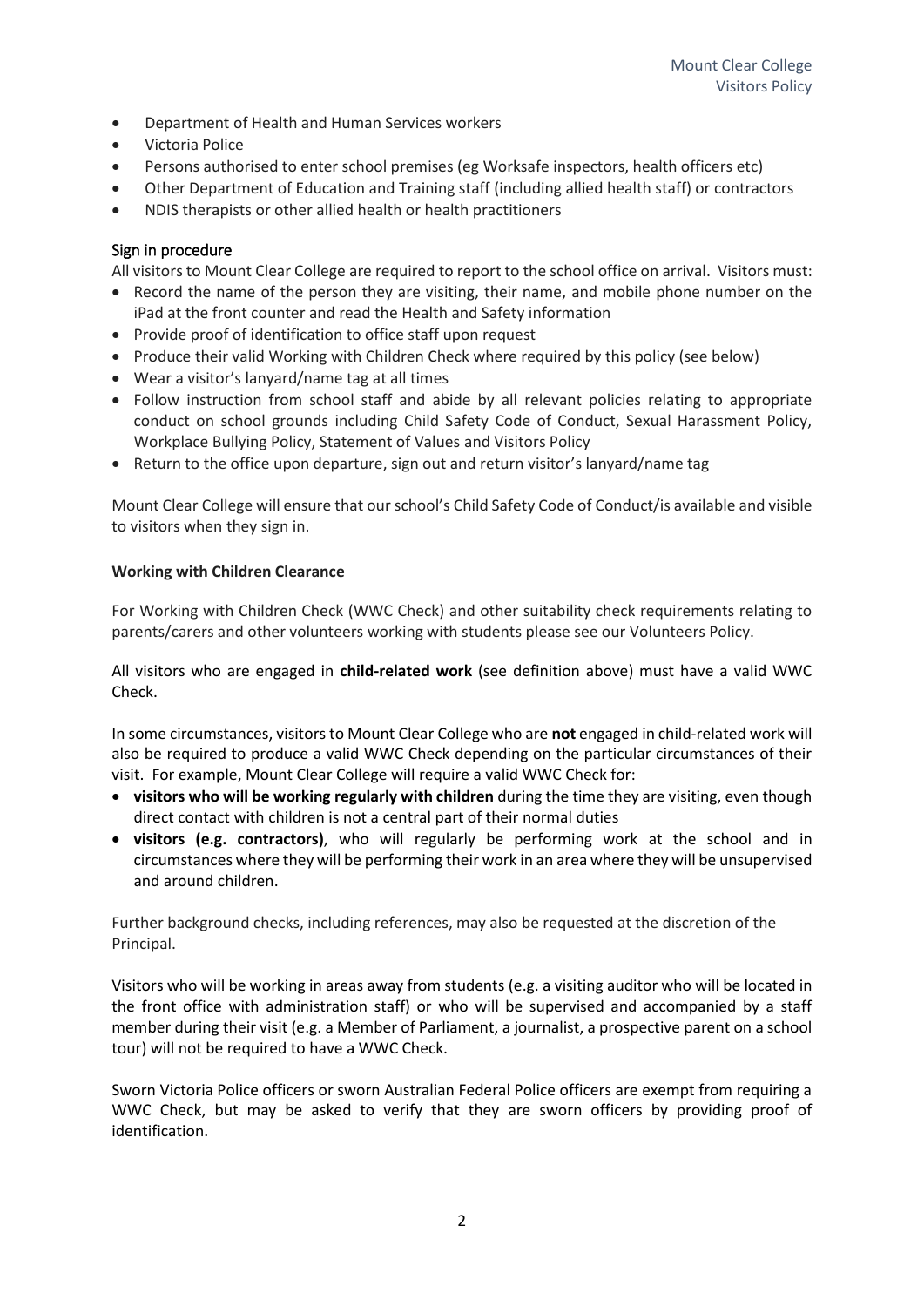#### **Invited speakers and presenters**

On occasion, Mount Clear College may invite external speakers or providers to deliver incursions, presentations, workshops and special programs for our students. Consistent with Department of Education and Training requirements, Mount Clear College will:

- ensure that the content of presentations and programs by external providers contributes to the educational development of our students and is consistent with curriculum objectives
- ensure that any proposed visit, programs or content delivered by visitors complies with the requirement that education in Victorian government schools is secular and is consistent with the values of public education, Department policies and the *Education and Training Reform Act 2006* (Vic). In particular, programs delivered by visitors are to be delivered in a manner that supports and promotes the principles and practice of Australian democracy including a commitment to:
	- o elected government
	- o the rule of law
	- $\circ$  equal rights for all before the law
	- o freedom of religion, speech and association
	- o the values of openness and tolerance
	- o respect the range of views held by students and their families.

#### **Parent visitors**

We understand that there may occasionally be a reason why a parent or carer may want to speak to or see their child at school, during school hours.

If there is a particular pressing or unavoidable issue that cannot wait until the end of the school day, we ask that parents or carers call the school office to request to speak to or see their child during school hours. We do however also ask that parents avoid arranging to visit their children at school wherever possible, as this can cause inappropriate disruptions to the school day.

All parents or carers who visit our school during school hours, other than for the purposes of school pick ups and drop offs or for specific school events (eg parent teacher interviews, concerts, assemblies etc), are required to sign in as a visitor at the school office.

Parents or carers who are prohibited from entering the school under a court order or direction of the Principal are not permitted to visit the school. Our school maintains and provides office staff with a list of restricted parents/carers which may include identifying photographs and any other information as required depending on the level of risk posed.

#### **Other visitors**

All business operators, tradespeople and other visitors attending the school to conduct work must report to the school office upon arrival for instruction and follow the sign in procedure outlined above.

#### **COMMUNICATION**

This policy will be communicated to our school community in the following ways:

- A link to the policy is included in the staff handbook provided to staff during induction
- Policy updates are discussed at staff meetings/briefings and advised on the Bulletin
- Made available publicly on our school website [https://mountclearcollege.vic.edu.au/policies](https://mountclearcollege.vic.edu.au/policies-and-documents)[and-documents](https://mountclearcollege.vic.edu.au/policies-and-documents)
- A link to all school policies is included in transition and enrolment packs
- Students and families will be notified of updates via Compass
- School Council
- Included as annual reference in the school newsletter
- Made available in hard copy from school administration upon request